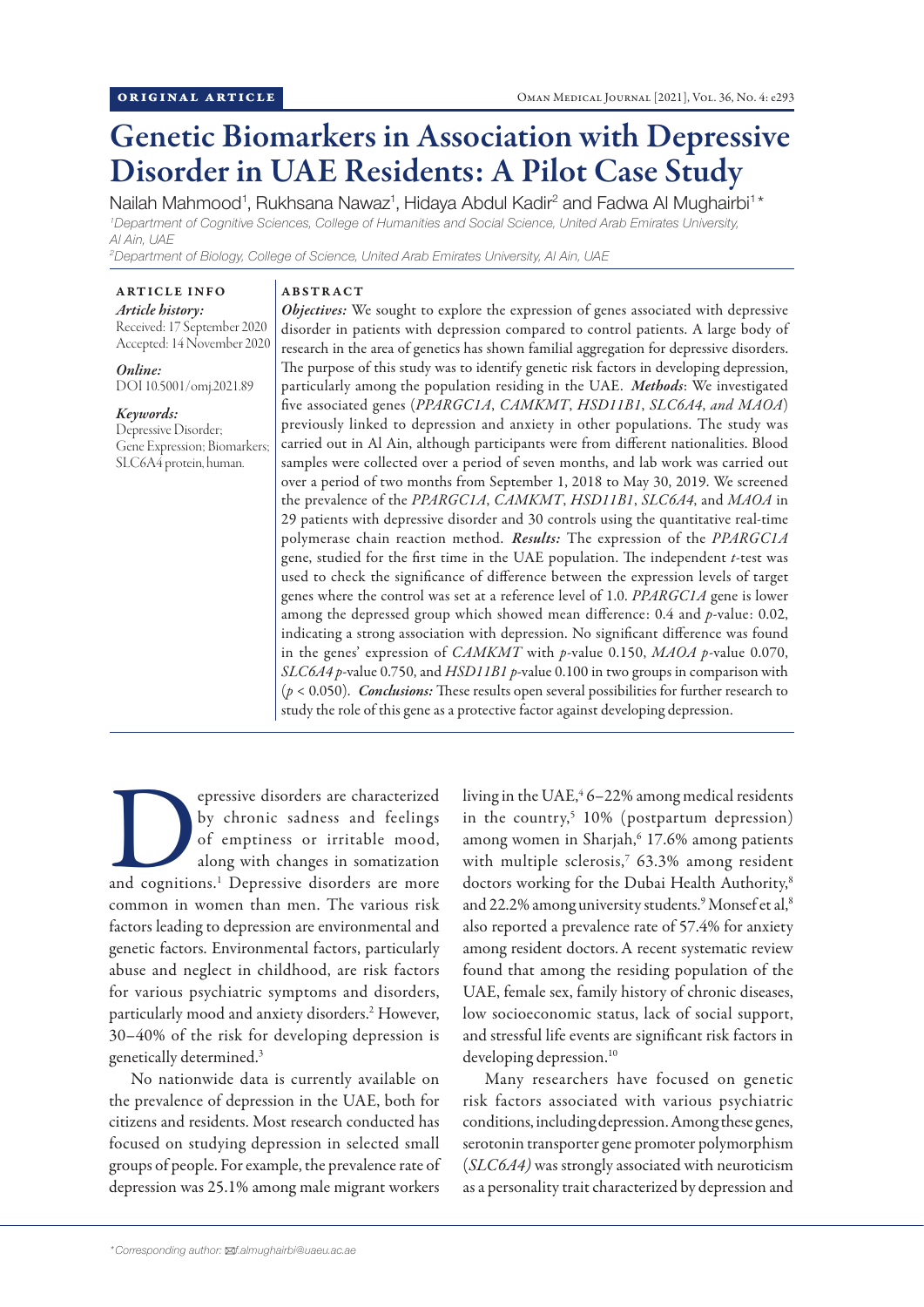anxiety and other negative emotions.<sup>11,12</sup> Hettema et al,13 highlighted the role of the *PPARGC1A* gene as a potential susceptibility gene for anxiety-related disorders. A comprehensive genetic study found that the *CAMKMT* gene has a significant association with anxiety phenotypes in a large sample of patients with European ancestry.<sup>14</sup>

The level of the monoamine neurotransmitter in the brain is to a large extent regulated by monoamine oxidase A (MAOA). MAOA inhibitors have been effectively used for the treatment of depression.<sup>15</sup> It has been found that MAOA upstream variablenumber tandem repeat (u-VNTR) alleles portrayed a reduction in the amygdala-prefrontal cortex connectivity, which was significantly associated with acute major depression.<sup>15</sup> A similar significant association between MAOA u-VNTR and major depressive disorder, especially among females, was also found in other studies.<sup>16,17</sup>

The 11 beta-hydroxysteroid dehydrogenase type 1 enzyme, which is associated with the *HSD11B1* gene, is responsible for converting cortisone into cortisol.18 The amount of cortisol in body fluids such as blood, saliva, or urine is often used to measure stress in a person. *HSD11B1* has previously been linked to health problems such as insulin resistance, obesity, metabolic syndrome and diabetes, and also positively associated with polycystic ovary syndrome.19

We sought to study the expression of various genes (*PPARGC1A*, *CAMKMT*, *SLC6A4*, *MAOA*, and *HSD11B1)* associated with depression to identify genetic risk factors associated with its development in the UAE population. To the best of our knowledge, this study is the first to study the selected genes' association with depression in the residing UAE population.

#### METHOD

Participants for the current study were recruited from Al Ain Hospital through random sampling and from UAE University through convenience sampling methods. All of the recruited participants resided in the UAE and were from various nationalities. Patients and controls were asked to read and sign the consent form before participation in the study. They were also required to complete the Patient Health Questionnaire-9 (PHQ-9) and the Beck Depression Inventory-II (BDI-II) before collecting blood samples. The BDI-II and PHQ-9 were chosen

for this study because their Arabic versions have been validated and are reliable.<sup>20,21</sup>

We recruited 29 patients aged 18–65 years (case group) from the outpatient psychiatric clinic at Al Ain Hospital, and 30 healthy controls from UAE University. We have completed study from September 1, 2018 to May 30, 2019. The mean age of the depressed group was 40.3 years and 26.5 years in the control group. Participants in the depressed group were included if they met the criteria for diagnosis of a mood disorder by a licensed psychiatrist according to the International Classification of Disease 10<sup>th</sup> revision. Participants in this group were excluded if they had (1) comorbid psychotic features, (2) comorbid psychiatric disorders such as schizophrenia or personality disorders, or (3) current substance abuse. All of this information was gathered through a semi-structured interview by the psychiatrist giving the diagnoses. Participants in the control group were excluded if they scored above 13 on the BDI-II or above 9 on the PHQ-9. In addition, participants were matched on the gender and nationality variables. A minimum of 30 participants per group were targeted to gain statistically significant results. We recruited 32 participants in the case group and 33 participants in the control group. However, due to the low quality of RNA found in the blood samples of six participants, they were excluded from the study. As a result, 29 participants were included in the case group and 30 in the control group.

The study was approved by the ethical committees of Al Ain Hospital and United Arab Emirates University.

The PHQ-9 is the depression module of the PHQ questionnaire. It has nine self-administered questions based on the diagnostic criteria of depression according to the diagnostic and statistical manual of mental disorders-IV. Each question is scored on a four-point scale from 0 (not at all) to 3 (nearly every day). Higher scores reflect greater severity.<sup>22</sup> Good discriminant validity for the Arabic version was confirmed and reliability using Cronbach's alpha was 0.857.<sup>21</sup>

The BDI-II is a 21-item self-reported multiplechoice inventory that takes approximately 10 min to complete. It is a widely used tool to indicate the severity of depression. It is available in several languages and is appropriate for individuals aged 13–80 years old. The items on this scale are rated on a four-point scale from 0 (symptoms not present)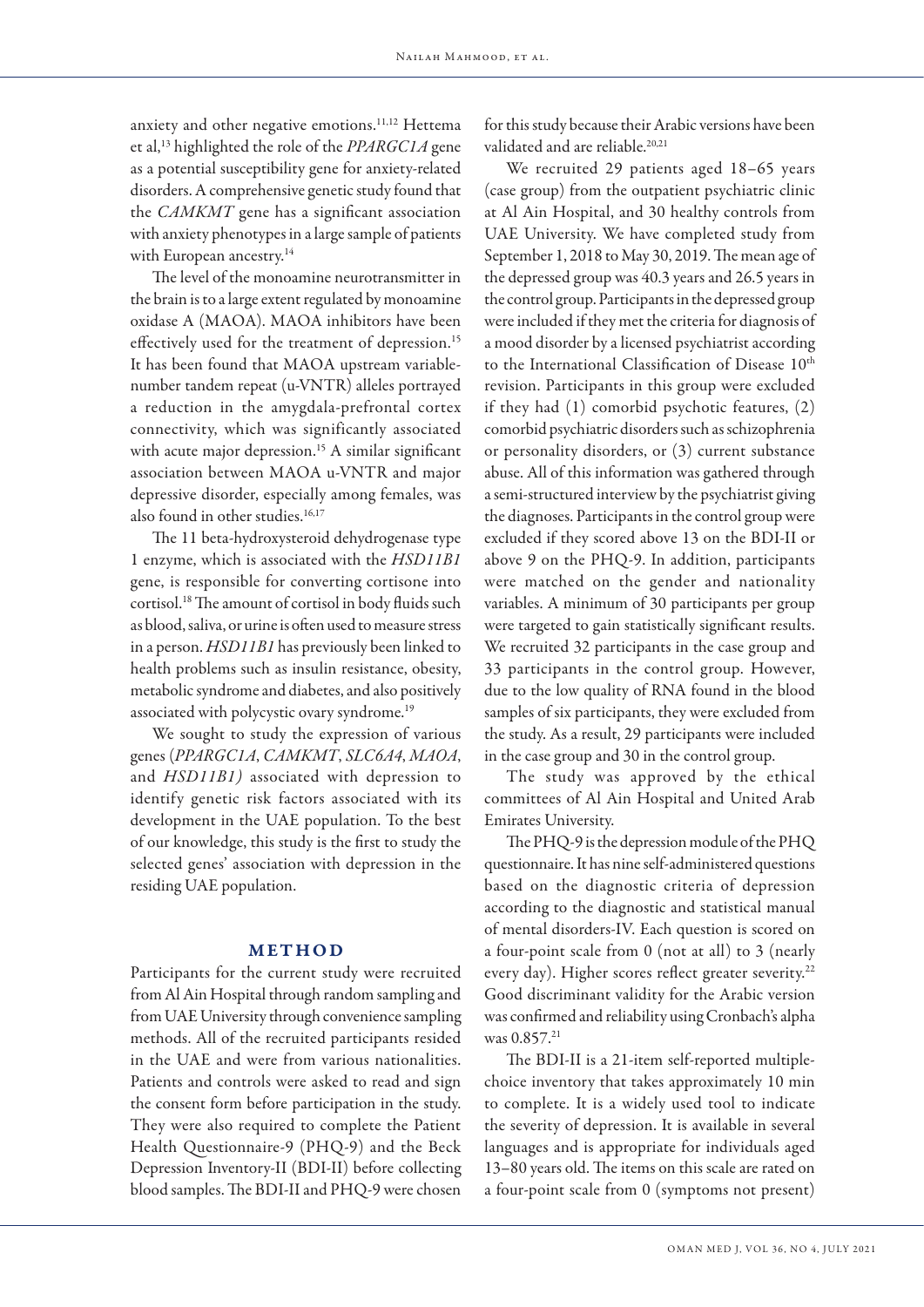to 3 (symptoms strongly present), with a maximum total score of 63.23 Scores between 0–13 indicate normal-to-minimal depression, between 14–19 indicate mild depression, between 20–28 indicate moderate depression, and between 29–63 indicate severe depression. The Arabic version of the BDI-II has a high degree of validity and reliability.20

PHQ-9 was used in this study along with the BDI-II as a screening tool for depression as it has been found that the BDI-II tends to characterize a larger proportion of participants with severe depression than the PHQ-9.<sup>24</sup> Thus, BDI-II was used to assess the severity of the depressive symptoms.

Venous blood samples were obtained from all subjects (depressed and control) in a PAXgene collection tube provided by Qiagen. These samples were stored at -20 °C. RNA extraction from blood samples were extracted using the PAXgene Blood RNA Kit provided by PreAnalytiX (Qiagen; Ref #762164). RNA purity was measured using a spectrophotometer.

Primers for all the genes were selected using the TaqMan assays and arrays tool provided by Thermo Fisher. cDNA synthesis was performed using the Thermo Fisher Scientific High-Capacity cDNA Reverse Transcription Kit (Ref #4368814). Reverse transcription polymerase chain reaction (RT-PCR) was carried out using the Thermal Cycler provided by Thermo Fisher Scientific. The QuantStudio Real-Time PCR by Thermo Fisher Scientific was used to run the qRT-PCR. A mixture of 10 μL was prepared for each reaction using  $8 \mu$ L of master mix containing gene primers and 2 μL of 10 ng cDNA for each sample and loaded on a 96-well plate. The following conditions were set up for the plate: UNG incubation at 50 °C for two min, polymerase activation at 95 °C for two min, PCR denature cycle at 95 °C for three sec, and PCR anneal cycle at 60 °C for 30 sec.

We used SPSS Statistics (IBM Corp. Released 2012. IBM SPSS Statistics for Windows, Version 21.0. Armonk, NY: IBM Corp.) and QuantStudio Design and Analysis Software (version 1.3.1) for comparative and descriptive analysis of the data.

#### **RESULTS**

We targeted two main groups of UAE residents. The case group included 29 patients with depression and the control group included 30 non-depressed patients [Table 1]. We used the independent-samples



| <b>Variables</b>   |             | Case | Control     |      |  |  |
|--------------------|-------------|------|-------------|------|--|--|
|                    |             |      |             |      |  |  |
|                    | $\mathbf n$ | %    | $\mathbf n$ | %    |  |  |
| Gender             |             |      |             |      |  |  |
| Male               | 15          | 51.7 | 12          | 40.0 |  |  |
| Female             | 14          | 48.3 | 18          | 60.0 |  |  |
| Total              | 29          | 100  | 30          | 100  |  |  |
| <b>Nationality</b> |             |      |             |      |  |  |
| Emirati            | 12          | 41.4 | 15          | 50.0 |  |  |
| Non-Emirati        | 17          | 58.6 | 15          | 50.0 |  |  |
| Total              | 29          | 100  | 30          | 100  |  |  |

Table 2: Independent samples *t*-test for baseline depression.

| Group      |             | <b>Group statistics</b> |           |                  |     |                 |  |  |  |
|------------|-------------|-------------------------|-----------|------------------|-----|-----------------|--|--|--|
|            | $\mathbf n$ | Mean                    | <b>SD</b> | $\boldsymbol{t}$ | df  | <i>p</i> -value |  |  |  |
| <b>BDI</b> |             |                         |           |                  |     |                 |  |  |  |
| Case       | 29          | 31.9                    | 10.7      | 12.73 57         |     | < 0.001         |  |  |  |
| Control    | 30          | 5.5                     | 3.5       |                  |     |                 |  |  |  |
| PHQ-9      |             |                         |           |                  |     |                 |  |  |  |
| Case       | 29          | 14.3                    | 4.6       | 13.32            | -57 | < 0.001         |  |  |  |
| Control    | 30          | 2.4                     | 1.6       |                  |     |                 |  |  |  |

*SD: standard deviation; df: degree of freedom; BDI: Beck Depression Inventory; PHQ-9: Patient Health Questionnaire-9.* 

*Mean BDI and PHQ-9 scores among the case and control groups. The level of depression among the case group was significantly higher than the control group on both scales.*



Figure 1: Gene expression in the case and control patient groups.

*t*-test to examine the baseline level of depression for both groups [Table 2].

Gene expression analysis was carried using the QuantStudio Design and Analysis Software. The authors targeted the five genes' expression levels compared to a reference level of 1.0 [Figure 1]. The independent samples *t-*test was used to check the significance of the difference between the expression

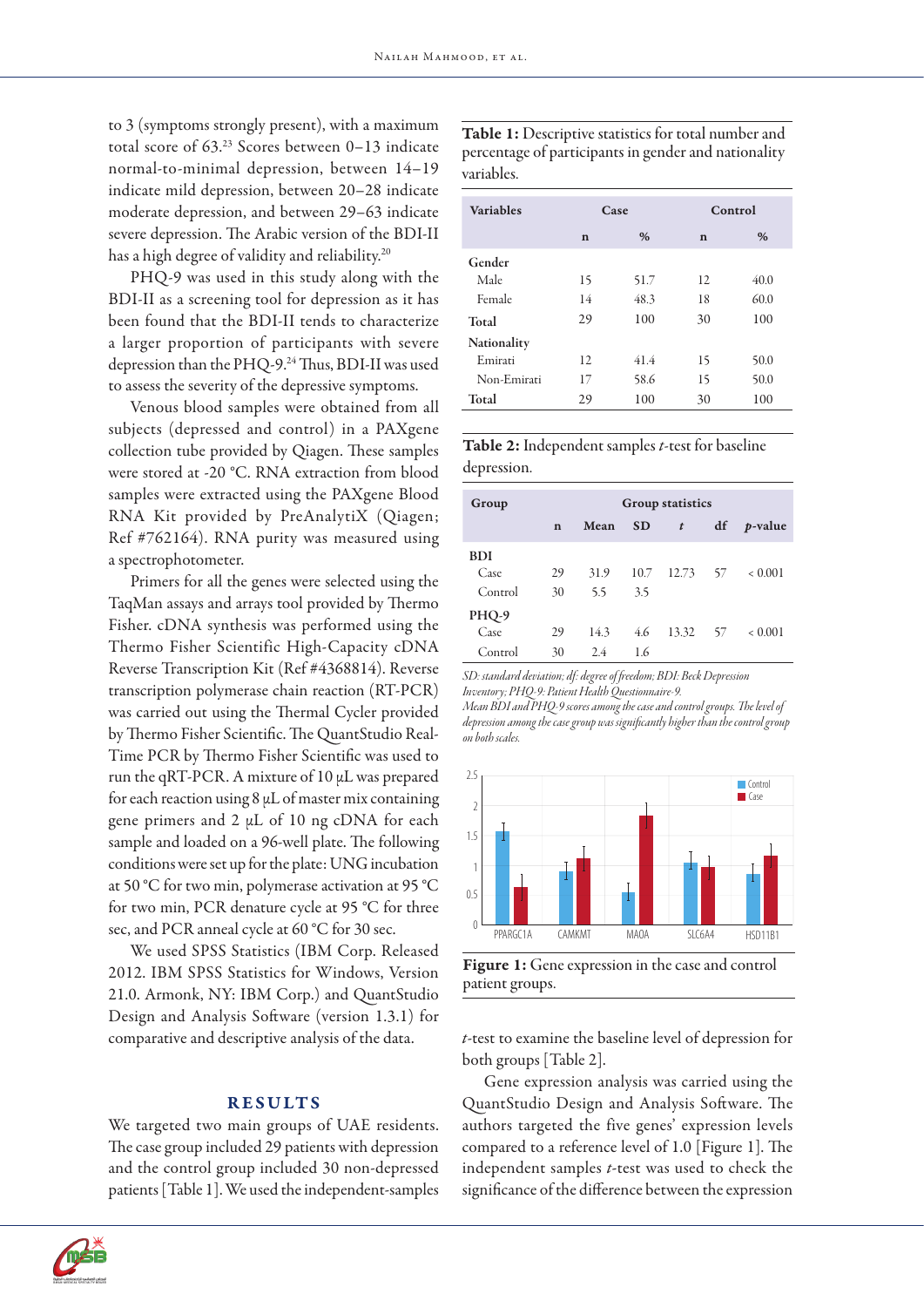| Genes         | <b>Group statistics</b> |             |      |           |                 |                  |    |                 |
|---------------|-------------------------|-------------|------|-----------|-----------------|------------------|----|-----------------|
|               | Group                   | $\mathbf n$ | Mean | <b>SD</b> | Mean difference | $\boldsymbol{t}$ | df | <i>p</i> -value |
| PPARGCIA      | Case                    | 29          | 0.4  | 0.3       | 0.4             | 2.39             | 57 | 0.020           |
|               | Control                 | 30          | 0.8  | 0.7       |                 |                  |    |                 |
| <b>CAMKMT</b> | Case                    | 29          | 1.3  | 0.5       | $-0.2$          | $-1.46$          | 57 | 0.150           |
|               | Control                 | 30          | 1.1  | 0.3       |                 |                  |    |                 |
| <b>MAOA</b>   | Case                    | 29          | 2.0  | 2.2       | $-1.0$          | $-1.83$          | 57 | 0.070           |
|               | Control                 | 30          | 1.0  | 1.8       |                 |                  |    |                 |
| <i>SLC6A4</i> | Case                    | 29          | 1.3  | 0.9       | 0.0             | 0.32             | 57 | 0.750           |
|               | Control                 | 30          | 1.3  | 0.8       |                 |                  |    |                 |
| HSD11B1       | Case                    | 29          | 1.8  | 1.1       | $-0.4$          | 1.71             | 57 | 0.100           |
|               | Control                 | 30          | 1.4  | 0.5       |                 |                  |    |                 |

Table 3: Independent samples *t*-test for gene expression.

*SD: standard deviation; df: degree of freedom.* 

*Mean expression of each gene among the case and control groups. We found a significant difference in the expression of PPARGC1A at p < 0.050 between the case and control groups. However, there was no significant difference in expression of CAMKMT, MAOA, SLC6A4, and HSD11B1 between the groups. Mean expression of MAOA among the case and control groups. There is no significant difference in the expression of MAOA between the groups.*

levels of the genes [Table 3]. No significant difference in the genes' expression (*CAMKMT*, *SLC6A4*, and *HSD11B1*) were found for nationality or gender within each group, so the data were pooled. The *PPARGC1A* gene was the most significantly downregulated, whereas *MAOA* expression was upregulated in the case group compared with the control group [Table 3]. Independent samples *t*-test was also run for the *MAOA* gene between both genders, but no significant difference was seen  $(p = 0.470)$  [Table 4].

## DISCUSSION

Only the *PPARGC1A* gene showed a significant difference between the two groups ( $p < 0.050$ ). The *PPARGC1A* gene has previously been shown to be related to anxious phenotypes in genome-wide association analysis.13 Our results revealed that the expression of *PPARGC1A* is significantly higher in the control group than in the group of patients with depressive disorder. Our results highlight the importance of *PPARGCIA* gene in association with depression

in the residing UAE population. Furthermore, the results indicate a possible protective role that the gene may play against developing depressive disorders.

*PPARGC1A* is a transcriptional coactivator for steroid and nuclear receptors. It plays an important role in energy metabolism and is involved in the cellular response to oxidative stress and negative regulation of neuronal death. It could be the case that higher expression of the gene protects individuals from developing a depressive disorder and a decrease in the expression makes them more vulnerable to it. Interestingly, *PPARGC1A* is responsive to several forms of environmental stressors, including nutritional status and temperature,<sup>25,26</sup> making it a good candidate for evidence for the epigenetics model. Previous research has found elevated levels of this gene to protect neural cells against apoptosis caused by oxidative stress<sup>27</sup> and improve neurological symptoms.28 Low levels of *PPARGC1A* have also been shown to be associated with Alzheimer's disease and memory loss.29 Since depression is known to precede clinical diagnosis of Alzheimer's disease and have a prevalence of up to 50% in these

Table 4: Independent samples *t*-test for *MAOA* expression gender comparison.

| <b>Group statistics</b> |    |      |           |                 |      |    |                 |  |  |
|-------------------------|----|------|-----------|-----------------|------|----|-----------------|--|--|
| Group                   | N  | Mean | <b>SD</b> | Mean difference |      | df | <i>p</i> -value |  |  |
| Male                    | 15 | 1.7  | 1.5       | 0.6             | 0.75 | 20 | 0.470           |  |  |
| Female                  | 14 | 2.3  | 2.7       |                 |      |    |                 |  |  |

*SD: standard deviation; df: degree of freedom.*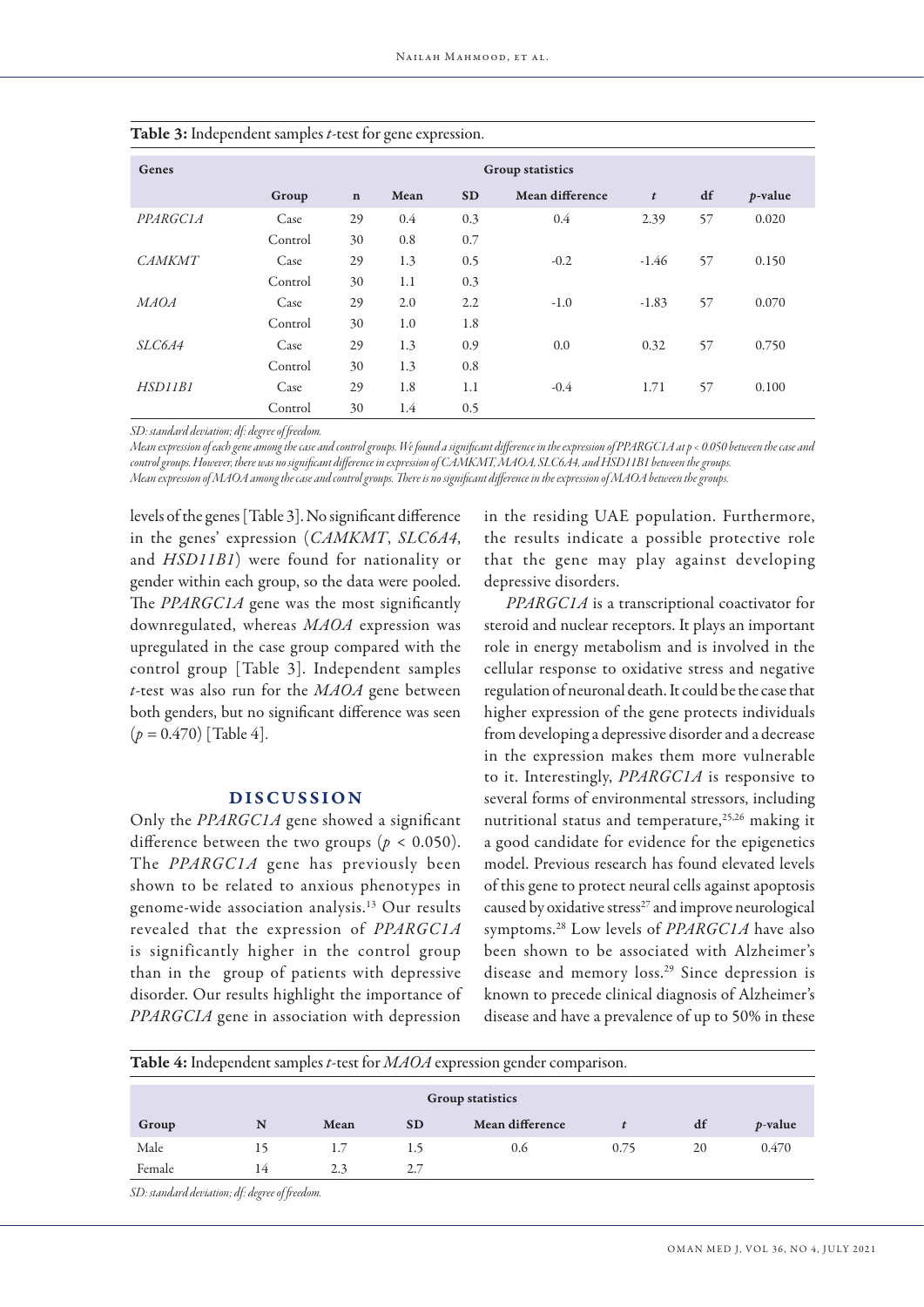patients, it is important to study the underlying mechanism of *PPARGC1A* to better understand its role against developing depressive disorders.

The difference in expression for the other genes was not significant. This contradicts previous research linking these genes to depressive phenotypes.11,12,13 Additionally, even though the expression of the *MAOA* gene has the greatest mean difference (-1.0) between the two groups, the difference is not statistically significant ( $p = 0.070$ ). This could be due to the large standard deviation (2.2 and 1.8) between the individual values among the samples and the highest standard error mean (0.5) among all the genes. *HSD11B1* was linked to anxiety phenotypes in a preliminary study.<sup>30</sup> No confirmatory analysis has been conducted to confirm this linkage. The mean difference of *HSD11B1* expression between the two groups is -0.4 and was not statistically significant (*p =* 0.100). This provides novel information that this gene is not associated with depressive disorders. However, it does not reject the results obtained from the preliminary study as no baseline of anxiety levels was collected from the participants.

This research has several limitations. Firstly, the relatively small sample size may have played a role in the overall results. Secondly, the two comparison groups were not matched for age, as the control group was much younger, comprising mainly university students. Lastly, the participants for the study originated from different countries. Having homogeneity in ethnicity and nationality could have provided much stronger evidence for genetic associations.

The current study is one of the very few studies conducted on genetic association with depression in the region. No such previous study has been published in the country to the best of our knowledge.

Further research is recommended to confirm the results obtained in the current study. Future studies can focus on the pathways involved in the functioning of *PPARGC1A* to understand its role in depressive disorders. It is also recommended to explore its possible association with the upregulation of key neurotransmitters associated with depression, such as serotonin and dopamine. Further research is also recommended to keep the nationality variable constant. A larger sample size can also add significance to future research.

## CONCLUSION

Our study focused on exploring the expression of genetic biomarkers among patients with depression by comparing them to a non-depressed control group. Five genes were selected for analysis. The genes associated with anxiety were selected due to high comorbidity between depressive and anxiety disorders. Studying these genes among a depressed population would provide insight into the prevalence of anxiety genes among depressed individuals or the role of such genes in mood disorders. Among the five genes analyzed, only the *PPARGC1A* gene was seen to have a statistically significant difference in the expression levels between the two groups. This result highlights the role that *PPARGC1A* may play in protecting against depressive disorders. Contrary to previous research, no other significant differences among gene expressions between the two groups were observed in the current study.

#### *Disclosure*

The authors declared no conflicts of interest. No funding was received for this study.

#### references

- 1. American Psychiatric Association. American Psychiatric Association DSM-5 Diagnostic and statistical manual of mental disorders: DSM-5. Washington, D.C.: American Psychiatric Association, 2013.
- 2. Heim C, Shugart M, Craighead WE, Nemeroff CB. Neurobiological and psychiatric consequences of child abuse and neglect. Dev Psychobiol 2010 Nov;52(7):671- 690.
- 3. Heim C, Binder EB. Current research trends in early life stress and depression: review of human studies on sensitive periods, gene-environment interactions, and epigenetics. Exp Neurol 2012 Jan;233(1):102-111.
- 4. Al-Maskari F, Shah SM, Al-Sharhan R, Al-Haj E, Al-Kaabi K, Khonji D, et al. Prevalence of depression and suicidal behaviors among male migrant workers in United Arab Emirates. J Immigr Minor Health 2011 Dec;13(6):1027- 1032.
- 5. Abdulrahman M, Nair SC, Farooq MM, Al Kharmiri A, Al Marzooqi F, Carrick FR. Burnout and depression among medical residents in the United Arab Emirates: a multicenter study. J Family Med Prim Care 2018 Mar-Apr;7(2):435-441.
- 6. Hamdan A, Tamim H. Psychosocial risk and protective factors for postpartum depression in the United Arab Emirates. Arch Womens Ment Health 2011 Apr;14(2):125-133.
- 7. Alsaadi T, Hammasi KE, Shahrour TM, Shakra M, as determinants of health-related quality of life in patients with multiple sclerosis - United Arab Emirates. Neurol Int 2017 Dec;9(4):7343.
- 8. Monsef NA, Hajaj KE, Basti AK, Marzouqi EA, Faisal WA, Hussein H, et al. Perceived depression, anxiety and stress among Dubai Health authority residents, Dubai, UAE. American Journal of Psychology and Cognitive Science 2015;1(3):75-82.